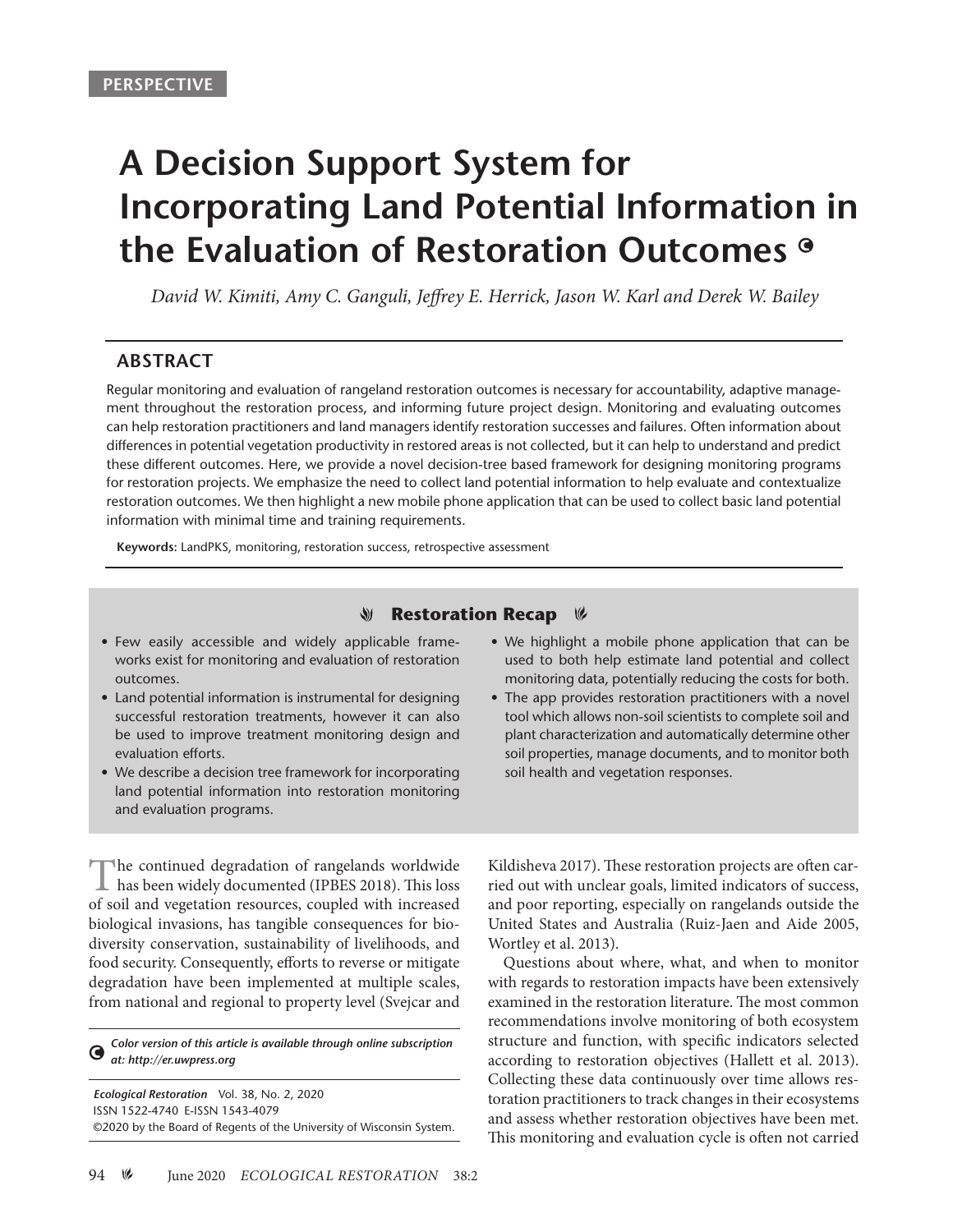out. Where it exists, it is only carried out for the first few project years, leading to possibilities of missing successful long-term restoration impacts, or overemphasizing the importance of short-lived restoration "successes" (Ruiz-Jaen and Aide 2005, Kinyua et al. 2010). Evaluating and reporting restoration outcomes facilitates immediate assessment of success of a restoration strategy, as well as the scaling up of successful new methods to similarly affected areas.

In addition to measuring restoration success as a preand post-restoration change, it is important to provide an ecological context for observed outcomes. Different factors could influence the success or failure of a given project, including selection of ineffective methods, insufficient precipitation, herbivory, or even poor choice of restoration location (Whisenant 1999, Hobbs and Kristjanson 2003, Harris et al*.* 2006). Understanding restoration outcomes is important both for adapting current restoration activities, as well as informing future efforts. This would help restoration practitioners avoid the pitfalls of the carbon-copy approach to development of restoration strategies and instead tailor restoration programs to specific ecological conditions present on the landscape (Hilderbrand et al. 2005).

One often underutilized strategy for improving restoration strategies is evaluating restoration outcomes using sitespecific land potential (Herrick et al. 2013). Land potential can be generally described as the ability of land to produce specific kinds and amounts of vegetation, be resistant to degradation, and be resilient after degradation (UNEP 2016). The determination of land potential provides the land manager with the information necessary to 1) select areas on the landscape that would be most responsive to restoration efforts and resilient following restoration, 2) better evaluate restoration outcomes by identifying and matching treatment and reference or control sites, and 3) inform future ranking of restoration potential by matching restoration outcomes with land potential.

In many areas of the developing world, including Africa, lack of monitoring of restoration outcomes mostly stems from lack of financial resources (Ruiz-Jaen and Aide 2005, Wortley et al. 2013). Independent studies to generate the site-specific knowledge necessary to optimize restoration investments are generally not feasible on community owned land and on low-income, privately-owned rangelands. A simple restoration monitoring framework that uses widely available land potential information for design might therefore facilitate increased monitoring of restoration outcomes while still providing useful information for other restoration practitioners. This framework must also be flexible enough to allow managers to select feasible monitoring indicators given their time, financial, and human resources.

In this paper, we provide an overview of land potential and basic concepts needed for both restoration monitoring design and interpretation. We then present a decisiontree based framework for monitoring and evaluation of restoration projects that incorporates use of land potential information. Lastly, we highlight a land potential evaluation tool that uses a mobile phone application to provide valuable qualitative and quantitative information for restoration monitoring.

### **Land Potential**

Land potential generally includes three elements: potential production of ecosystem services, degradation resistance and resilience, or the capacity to recover following degradation (Herrick et al*.* 2013). In some areas including the United States, Mongolia, and parts of Argentina, land potential is used to group soils into ecological sites. These are defined as a distinctive kind of land with specific soil and physical characteristics that differs from other kinds of land in its ability to produce distinctive kinds and amounts of vegetation, and in its ability to respond similarly to management actions and natural disturbances (USDA-NRCS 1997). This is important information because land potential will influence how different land areas will respond to different management decisions and restoration activities.

#### *Major factors determining land potential*

Land potential can often be placed into one of two categories, long-term and short-term land potential. Long-term land potential is primarily determined by three elements: the long-term climate, topography, and relatively static soil properties like soil mineralogy, soil texture throughout the soil profile, and soil depth (UNEP 2016). These factors generally work in concert with each other, and their overall dynamics determine plant water availability and subsequently primary production. The amount and types of vegetation that can be supported will in turn influence degradation resistance and resilience. For example, soils that are flat, deep, and loamy will generally support higher potential production, and will tend to have higher resilience and therefore be more likely to respond positively to restoration efforts than steep, shallow sandy soils (Herrick et al*.* 2013).

Short-term land potential can be lower than long-term potential if degradation of dynamic soil properties has occurred, or when there are negative deviations of weather from long-term climate, such as a multi-year drought (UNEP 2016). Dynamic soil properties include bulk density, soil organic matter, nutrient availability, and changes in soil salinity caused by human activity. In perennial rangeland and forest ecosystems, short-term potential also depends on existing vegetation cover and composition. These factors determine the ability of a piece of land to provide ecosystem services immediately but can generally be modified by management. When predicting the probability of success of a restoration strategy, short-term land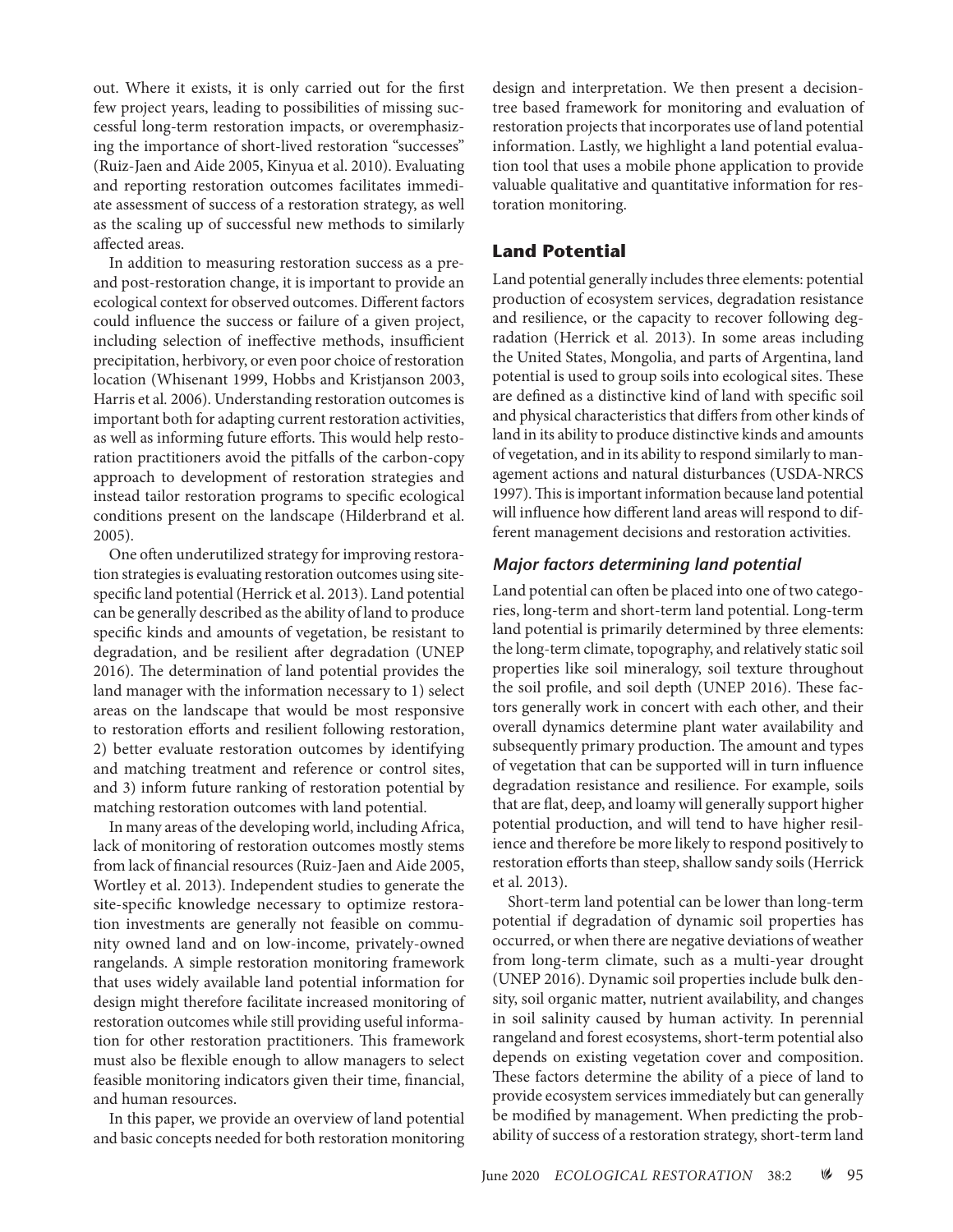potential is just as important as long-term land potential. For example, a flat loamy soil could be determined to have high probability for restoration success (long-term potential), but subsurface compaction might hamper infiltration and restrict plant water availability (short-term potential), undermining restoration efforts. The likelihood of an area to respond to restoration interventions is very important when planning restoration projects. However, it is just as important when designing restoration monitoring programs. Below, we describe two main ways land potential information can be useful for restoration monitoring and evaluation.

#### *Selection of reference and control areas*

Many suggested frameworks for assessing restoration outcomes recommend using reference conditions as targets (Aronson et al*.* 1995, SER 2004, Wortley et al*.* 2013). In rangelands of the United States, reference conditions are often characterized in ecological site descriptions and their associated state and transition models, as well as rangeland health indicator reference sheets (Pellant et al. 2005). This generally makes it easier to identify and characterize reference areas for restoration planning. The terms "reference area" and "control area" are often used interchangeably, but frequently describe different things. In the context of our framework, reference and control are used to describe two distinctly different concepts, both of which are valuable in determining restoration success.

A reference site can be defined as 1) a relatively intact ecosystem whose communities fall within the natural range of variability given natural disturbance processes, 2) the historical state of an ecosystem before human mediated disturbance, or as 3) the best attainable ecosystem conditions possible in a given area given prevailing management (Pellant et al. 2005, Stoddard et al. 2005). For all these definitions, there is a need to ensure that the land potential of the area targeted for restoration is similar to that of the reference sites. For example, in areas with highly complex and heterogenous soils, it would be easy to use a reference site located on a soil that has similar surface conditions to the restoration area while unintentionally ignoring subsurface differences in soil mineralogy and texture that render the two areas dissimilar in land potential.

A control area is an untreated area where restoration has not been carried out (SER 2004, Osenberg et al*.* 2006, Heleno et al*.* 2010). To function as a properly matched paired design, conditions at the implementation of restoration need to be the same. At the onset of restoration, matching the vegetation and dynamic soil properties that contribute to long-term potential is important for selecting proper controls. Additionally, it is necessary to include information on short-term land potential, taking care to ensure that the paired treatment and control areas are likely to respond similarly to the treatment. For example, two

sites with similar soils could be dominated by an invasive shrub, and therefore display similar types and amounts of vegetation before restoration. However, one of the sites might have a steeper slope than the other. Subsequent clearing of the woody species on each of the sites might result in increased run-off on the steeper soil and slower recovery, while the flat area might benefit from slower run off, higher infiltration, and therefore possibly faster recovery. Making sure that treatment and control plots are properly matched is essential for proper evaluation of restoration success.

### *Interpreting restoration outcomes using land potential information*

Adaptive management of the restored area needs to be an iterative process with feedback loops within the monitoring cycle (Folke et al. 2004, Herrick et al*.* 2006). Often these feedback loops are focused on the comparison between restoration outcomes and restoration objectives, as well as the relationship between this deviation and the restoration strategy. If the restoration strategy has achieved the desired objectives, then it can be deemed a success in this context (Zedler 2007). If the restoration strategy has not achieved the objectives, then it needs to be examined, modified, and potentially changed altogether (Herrick et al. 2006). Collection of land potential information during this process could help identify some of the reasons why restoration objectives may not have been achieved and allow the restoration practitioner to modify or discard the particular strategy being employed so that the desired outcomes can be achieved.

For example, an effort to reverse gully formation in the Westgate Conservancy in Kenya kept failing despite considerable efforts to construct gabions and brush barriers that had worked elsewhere (Kimiti, pers. obs.). A qualitative assessment suggested that although the "long-term" potential of the upslope contributing area was relatively high, degradation of the vegetation and soil surface properties (resulting in higher runoff volumes) meant that the "shortterm" potential success of the of the barriers was quite low. Based on a simple assessment of the landscape from a land potential standpoint, we concluded that the placement of the restoration plots downslope from degraded areas meant that surface run-off velocities were destructively high by the time they reached the gully barrier. Restoration efforts therefore had to be directed towards increasing vegetation cover and water infiltration upslope and reducing overall surface run-off downslope.

In addition to informing the adaptive process of current restoration projects, incorporation of land potential information could help inform future restoration efforts. Monitoring and evaluating restoration outcomes in areas with differing land potential, but where similar restoration objectives and restoration strategies are being employed, can help restoration practitioners to identify locations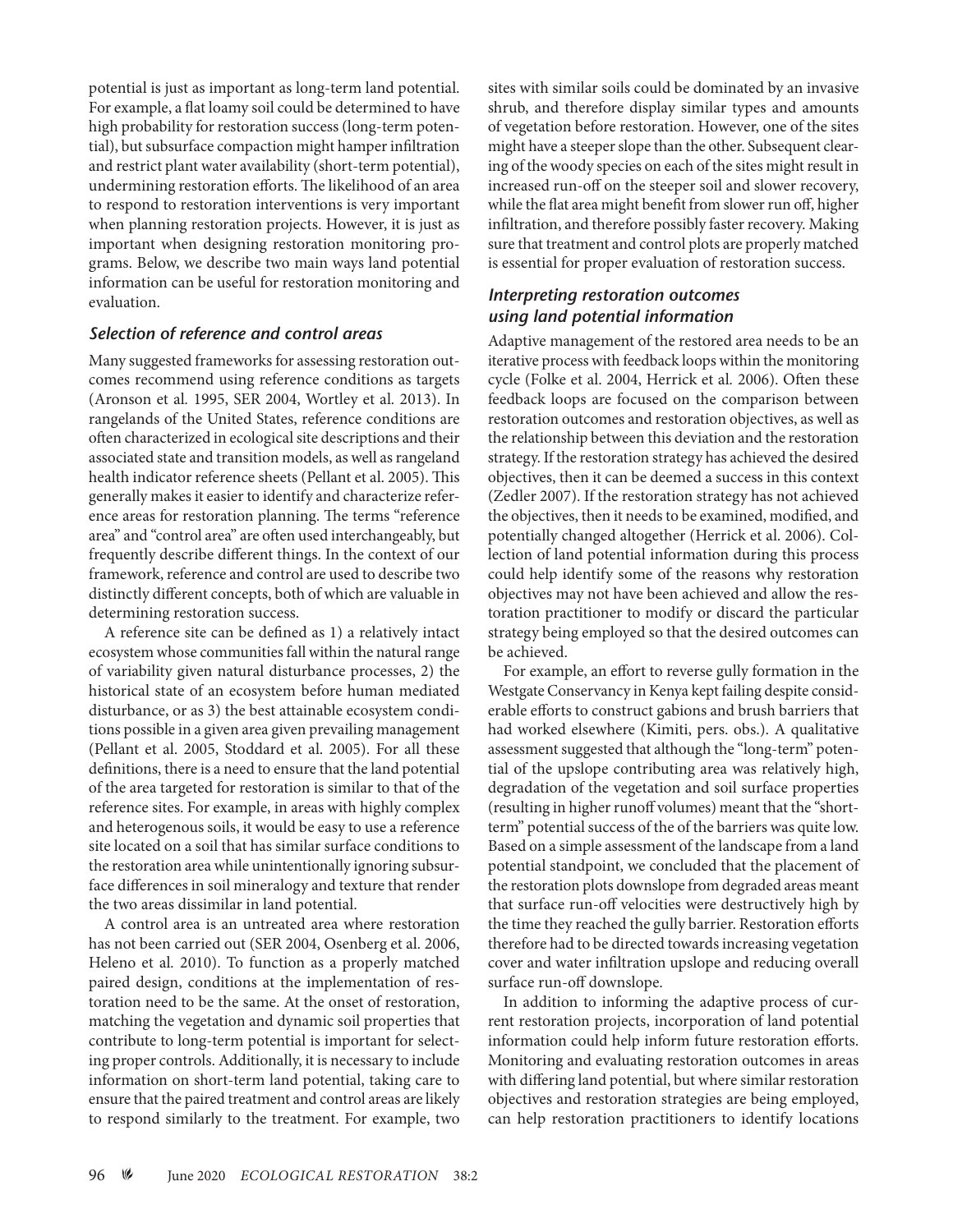

**Figure 1. Decision tree framework for evaluating and monitoring restoration outcomes, identifying main decision points and highlighting steps where land potential information could be used to provide valuable context and help inform future restoration efforts. Dashed boxes indicate design phase while solid boxes indicate monitoring phase. Grey boxes indicate use of land potential information. RS: Remote Sensing. RCB: Randomized Complete Block.**

on the landscape where these strategies are more likely to be successful. Similarly, by collecting information on the suitability of different restoration strategies in areas with similar land potential, information on best practices can be obtained and replicated in other locations with matching land potential and degradation characteristics. For example, the use of mobile cattle corrals, or "bomas" as tools to create vegetation hotspots is an increasingly popular restoration tool in many parts of Africa (Porensky and Veblen 2015, Sibanda et al*.* 2016). However, very little information exists about how effective these bomas are on different soil types, textures, slopes, and climates. Basic characterizations of land potential information at boma sites would allow an accumulation of knowledge about conditions most favorable or detrimental to boma success, allowing practitioners to rank and select potential boma sites on their landscapes based on their likelihood to create desirable vegetation.

There is therefore a need to provide restoration practitioners and resource managers with the tools necessary to better predict restoration outcomes and inform future restoration efforts by incorporating land potential evaluation into restoration monitoring. Below, we describe a generalized decision tree framework for monitoring restoration outcomes, highlighting the use of land potential information at key steps along the decision-making process.

# **A Decision Tree Framework for Monitoring Restoration Outcomes**

#### *Overview*

Several prescriptive frameworks have been suggested to aid in the monitoring and evaluation of restoration success. Most of these frameworks include information about selection of restoration strategies and how to decide what, where, and when to monitor (Herrick et al. 2006, King and Hobbs 2006, Brewer and Menzel 2009, James et al. 2013). These frameworks range from relatively linear and simple to extremely complex. Few of these frameworks incorporate land potential evaluation, and the actual rate of adoption of most of them among practitioners is unclear (Wortley et al. 2013). Our framework focuses on the evaluation of restoration outcomes and does not deal with the selection of restoration strategies themselves. It is meant to provide a general guide for restoration practitioners, while highlighting the critical decision-making points where a more in-depth and critical analysis of land potential could result in a more effective monitoring and evaluation system.

The framework is presented as a decision tree, suggesting possible alternate actions that increase the adaptability of monitoring program design to real world constraints and opportunities (Figure 1). Our first and most important divergence point is whether the restoration monitoring is being conducted before or after restoration activities.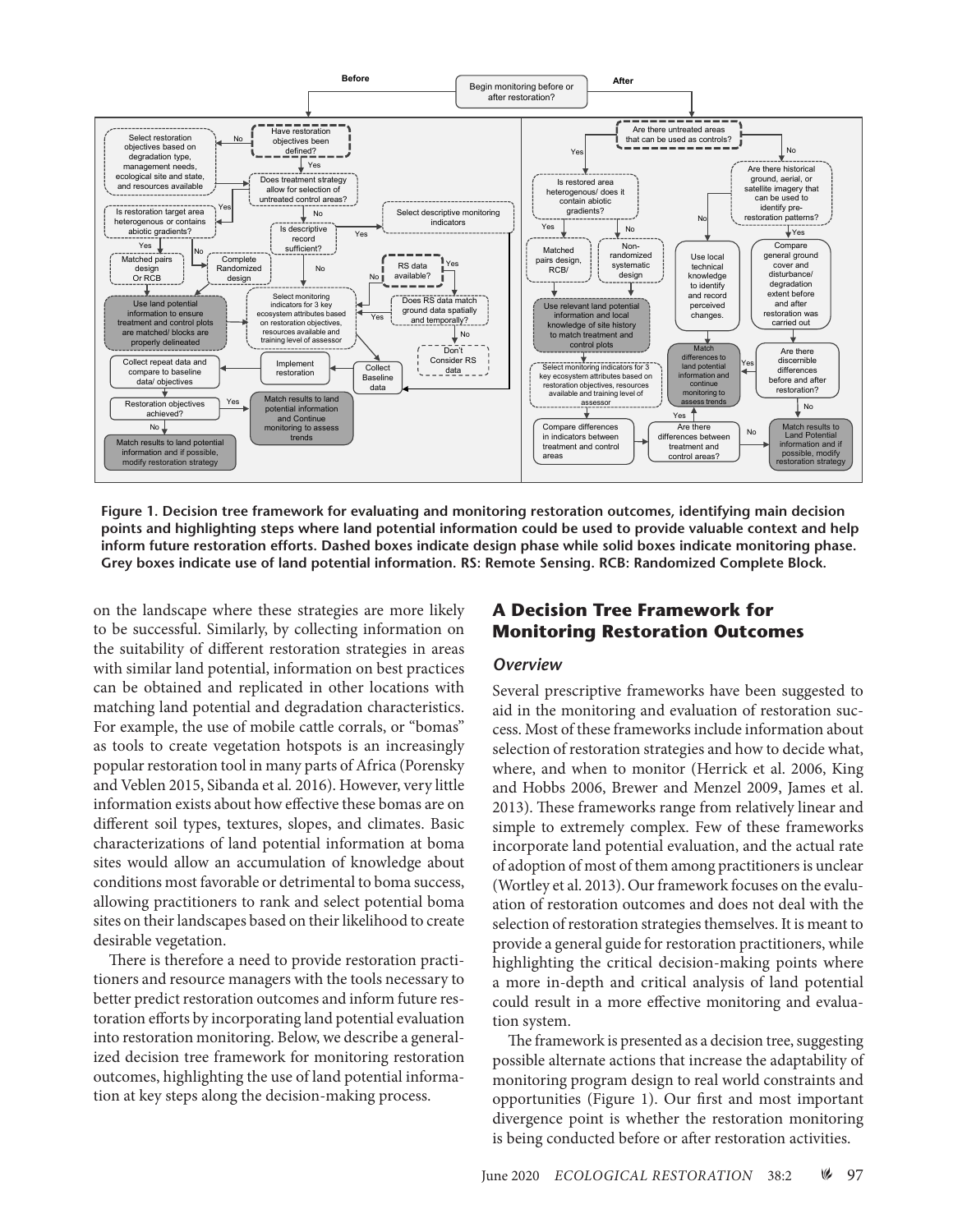#### *Initiating monitoring before restoration activities*

In situations where a monitoring program is being designed for a restoration project that has not been implemented, the first consideration should be the definition of restoration objectives. Restoration objectives will provide the benchmark against which the restoration outcomes will be evaluated, and can vary between projects, even on land with similar potential, due to differences in "desired" outcomes (Hallett et al. 2013). Selection of restoration objectives is often informed by comparison to a reference condition, which is identified through local knowledge, historical photographs, pre-disturbance data, intact undisturbed areas, or even experimental enclosures (SER 2004).

When reference areas are used to define restoration objectives, care should be taken to make sure that what appear to be relatively intact areas are similar in land potential to the target treated areas. There is the possibility that potential reference areas are intact and undisturbed because they had differing resistance and resilience to disturbance than the degraded areas. For example, in the case of a wildfire, undisturbed areas that did not burn might have a differing composition of herbaceous understory due to differences in topography or soil conditions in those areas (Leonard et al. 2014).

The quality of monitoring and evaluation of the impact of a restoration project is greatly improved by using control areas. In contrast to reference areas, which provide ideal targets for restoration, control areas are untreated degraded areas intended to interpret restoration outcomes spatially and temporally. Where the treatment area is conducive to selection of control areas prior to treatment (e.g., when carrying out plot level reseeding trials) the ideal overall framework for the restoration should be a paired Before-After-Control-Impact (B.A.C.I.) design. This design has been used extensively to monitor landscapes for changes in select vegetation and soil variables after restoration activities (Smith 2014). Under B.A.C.I., multiple control plots are paired with multiple treatment plots, which allows plot-specific temporal changes unrelated to the restoration activity under measurement to be controlled (Smith 2014, Heleno et al. 2010).

The specific experimental design within the B.A.C.I. framework will be further determined by the nature of homogeneity of the landscape under restoration. In target areas that are generally homogenous in the major components of land potential, then the ideal experimental design is a complete randomized design, where treatment and control areas are selected randomly from within the disturbed landscape. However, if the target area is large or is characterized by high heterogeneity in soils, topography, or climate, then careful matching of treatment and control areas is necessary, and a matched pairs design is more ideal. Where there are multiple restoration treatments and

the target area is heterogenous and the heterogeneity can be mapped, a randomized complete block design (RCB) would be preferred, ensuring that variability within blocks is lower than the variability between blocks.

Regardless of the experimental design selected, the main consideration should be the proper matching of treatment and control plots, ensuring that they are as similar as possible (Block et al. 2001). Depending on the natural variability of an area and the type of restoration, the components of land potential that will be most important might vary. For example, if the restoration project is aimed at reversing compaction in an area, soil texture and bulk density similarity between treatment and control areas will be a more important matching criteria than climate or nutrient availability (Horn et al. 1995). By collecting information on land potential and making sure it is similar between treatment and control areas at the time restoration is implemented, the restoration practitioner can be sure that the treatments selected would conceivably have had the same effect on both plots.

If the nature of the disturbance/treatment does not lend itself to selection of a control area (e.g., in the case of a vast wildfire where the entire affected must be treated), then the restoration practitioner can compare information on specific indicators of interest before and after restoration has been carried out, in a Before-After sampling design. Additionally, if only a descriptive record of changes due to restoration is desired, then fixed point ground based or aerial photography may be sufficient to provide the required information (Elzinga et al*.* 1998).

The deviation in the selected indicators is used to decide whether the restoration strategy implemented has been successful in achieving the restoration objectives. The measured success or failure within can then be used to determine whether the restoration strategy should be modified (Zedler 2007). However, care should also be taken to identify whether the original disturbance that necessitated restoration is still present or has been controlled. For example, if heavy off-road vehicles have created a compaction problem in an area, any efforts to remedy this compaction will be hindered by continued traffic, and restoration objectives are unlikely to be met unless the disturbance itself is addressed (Herrick et al. 2006).

One of the advantages of our suggested framework is the use of land potential information to explicitly interpret differences in restoration response between areas with varying land potential. This contextualization of results would further provide knowledge about the relative influence of different land potential components upon the likely success or failure of the project. Taken together with observations from similar projects on other landscapes, this information would contribute to the overall identification of best practices, thereby informing the decision-making process of future restoration projects.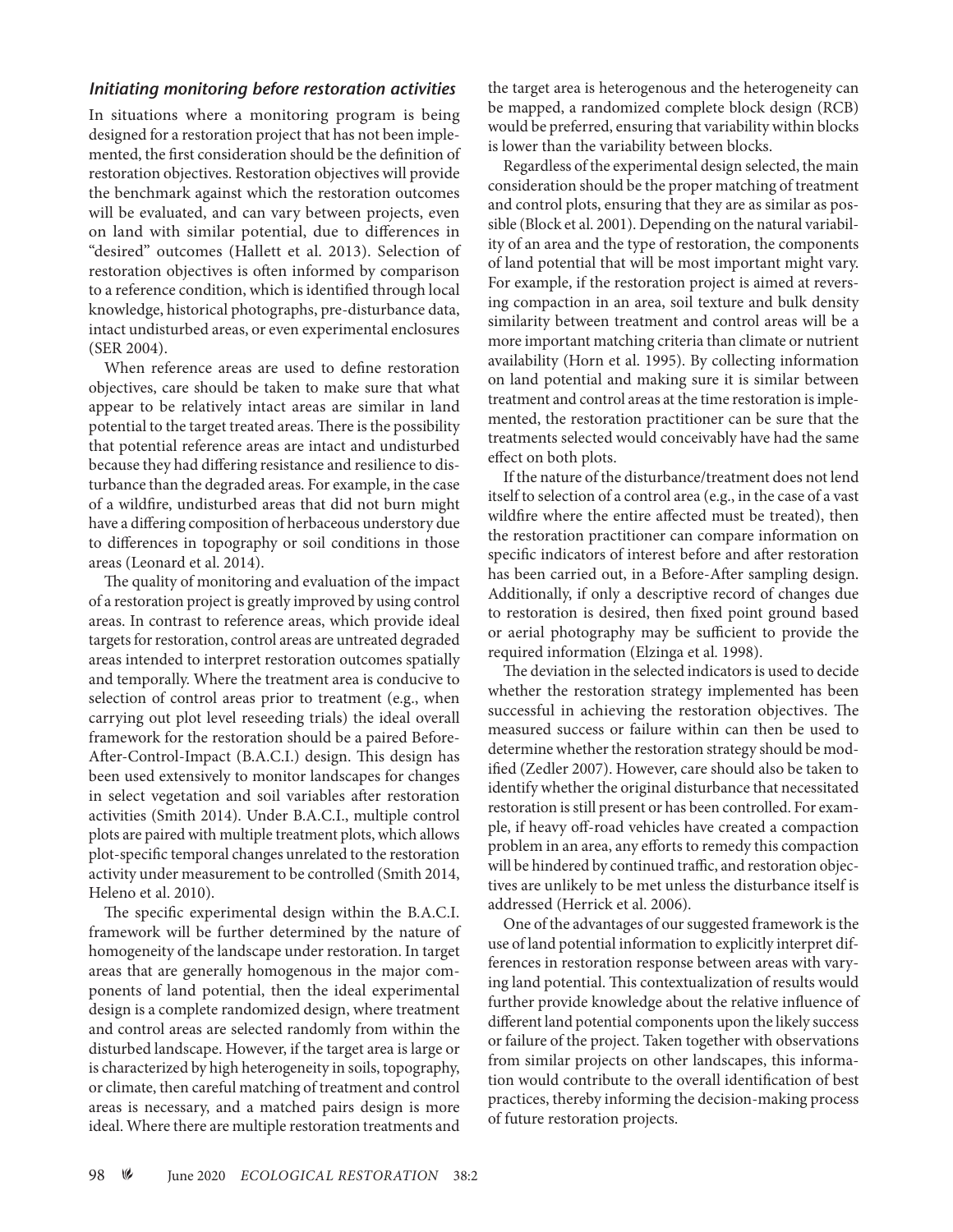#### *Initiating monitoring after restoration activities*

Retrospective assessments of restoration projects are often the only way to monitor large scale restoration projects that are implemented outside the purview of formal restoration experiments (Foster et al. 1990, Swetnam et al. 1999, Grady and Hart 2006). In the developing world especially, there are often not enough resources to allocate toward restoration monitoring. Even though over 70% of African rangelands have long been estimated to be moderately to severely degraded (Dregne and Chou 1992, UNCCD 1994), and despite the presence of several regional scale restoration initiatives including the West African Drylands Project and the African Resilient Landscapes Initiative, only 3–4% of studies in Restoration Ecology are from the continent (Ruiz-Jaen and Aide 2005, Wortley et al. 2013). This means that any current assessment of restoration projects on the continent would most likely have to be retrospective.

Although the general decision tree for monitoring before and after restoration is similar, there are a few key differences. Where selection of control plots is possible, retrospective selection requires careful matching of treatment and candidate control sites. Matching of long-term land potential through relatively static soil properties, topography, and climate could likely be accomplished without much difficulty. However, the status of short-term land potential is influenced by relatively dynamic soil properties and vegetation cover and composition, which requires some historical knowledge of the treatment and proposed control areas at the time treatments were initiated. In this case, best estimates of biophysical similarity at restoration should be obtained from multiple sources, and caveats placed onto any results obtained.

One important possible source of this supplementary information is the restoration practitioners themselves, as well as other land managers and land users with historical knowledge about the landscape in question (SER 2004). Historical imagery from ground, aerial or satellite images could also be instrumental in assessing biophysical similarity at the time of restoration (Swetnam et al. 1999). The concept of positive spatial autocorrelation, or that areas closer to each other are more likely to be similar, could be helpful in this situation, especially when the scale of environmental variability is known (Legendre 1993). By ensuring that treatment and control areas are within the limits of known spatial variability, the assumption that they would have been similar at the time of treatment is not unreasonable, especially if other markers of long-term potential are well matched. Local knowledge is generally most useful for historic vegetation, but anecdotal evidence suggests that pastoralists also retain a strong memory of differences in soil color (e.g., Herrick et al. 2010).

The actual experimental design of a retrospective assessment could still be viewed as a paired control-impact restoration design, since only current spatial differences (Control-Impact) are directly measured, while temporal differences (Before-After) can only be inferred using information from other historical sources. As with the decision tree when monitoring is carried out before restoration, environmental gradients and heterogenous landscapes can be corrected for by using matched pairs assessments or a block design. However, if the landscape is homogenous and there are available controls, then by necessity the sampling scheme would need to be a non-randomized quasi-experimental design.

#### *Selection of monitoring indicators*

Many frameworks have been developed that suggest the types of indicators that need to be collected, covering both ecosystem structure and function. One suggestion focuses especially on the need for a "preponderance of evidence" to decide which indicators to measure (Herrick et al. 2006). This framework identifies three key ecosystem attributes, namely hydrologic function, soil and site stability, and biotic integrity. Within these attributes, 17 different qualitative indicators are suggested, some contributing to multiple attributes (Pellant et al. 2005). The primary strengths of our proposed protocol emerge where land potential information is used to provide comparative baselines for these indicators. By matching treated and untreated areas, a catalogue of natural variability expected within areas of similar land potential in an ecosystem can be used to inform future restoration efforts.

The selection of indicators to be assessed will ultimately depend on the restoration objectives, type of disturbance, restoration method, as well as the skill level and resources of the restoration practitioner themselves (Lake 2001). For a project that is focused on reducing run-off and increasing infiltration, basic information on ground cover would be sufficient, with more emphasis placed on indicators measuring soil stability and hydrologic integrity. Furthermore, supplementary quantitative data on relative infiltration rates (e.g., by using infiltration rings) might be appropriate if resources allow. Similarly, for a project that is focused on restoring vegetation on a low cover or bare ground area, more emphasis would be placed on tracking changes in biotic integrity, and possibly collecting information on species composition and richness, as well as cover and density of any key species of interest. The attributes suggested here should serve as a general starting point for monitoring projects that do not have a specific set of indicators selected prior to restoration design.

#### *Use of remotely sensed data*

Remotely sensed (RS) data—especially aerial or satellite imagery—can be a very useful tool to supplement or, in certain cases, act as an alternative to data collected on the ground (Booth and Tueller 2003). Where the monitoring is initiated before restoration, then RS data could allow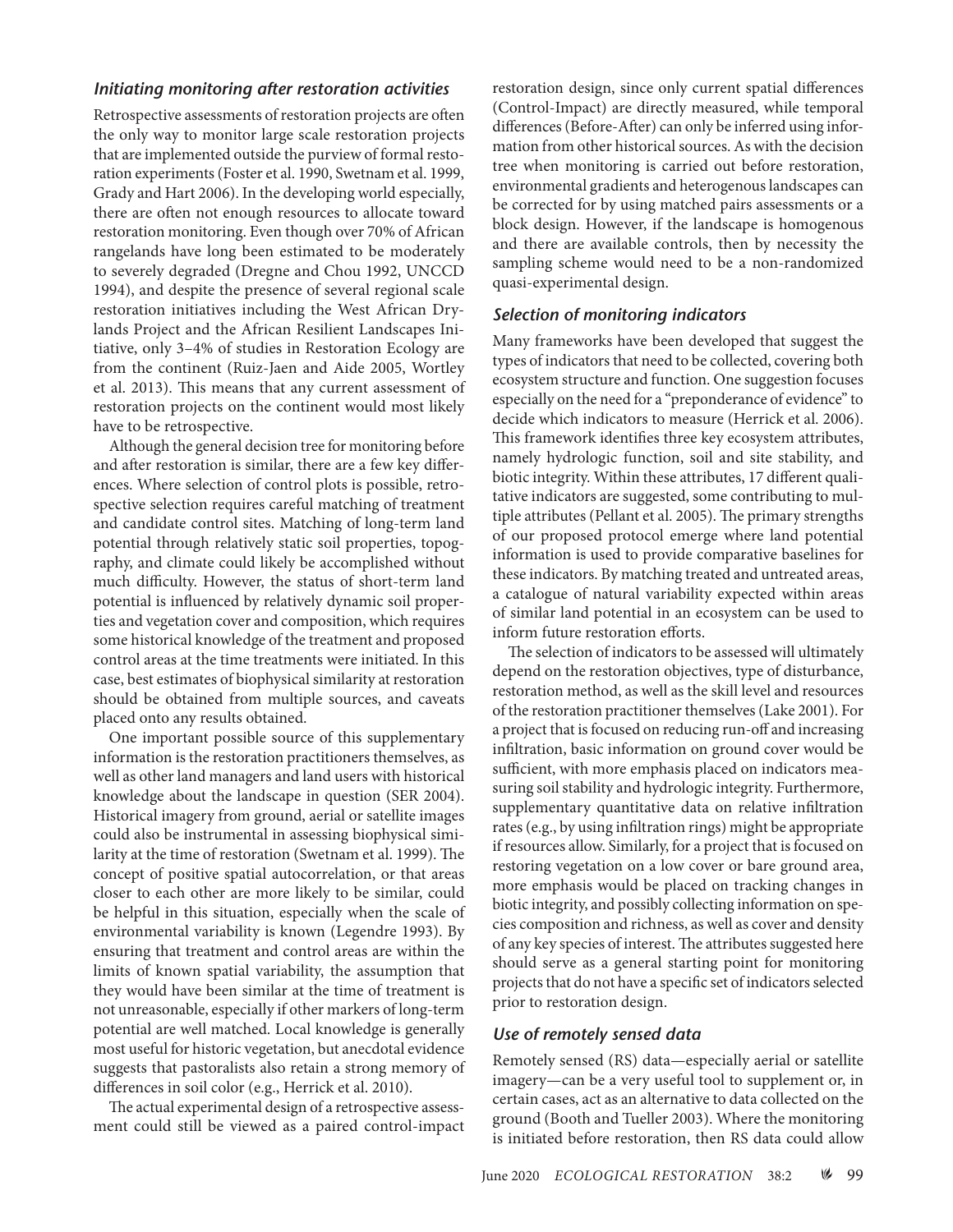restoration practitioners undertaking landscape scale restoration activities to track changes over time by comparing various metrics, including basic cover and density measurements at one end of the complexity spectrum, to the Normalized Difference Vegetation Index (NDVI) and Enhanced Vegetation Index (EVI) on the other end (Graetz et al. 1988, Booth and Tueller 2003, Kawamura et al. 2005). For RS data to be a useful alternative to ground collected information, however, users must be certain that the patterns present in the satellite information are similar to patterns present on the ground. Ground truthing of selected sites could help confirm this information, at least spatially. Repeated measurements of the same sites over time would need to be conducted to compare temporal similarity. Satellite data can be obtained from multiple sources, with free Google Earth or USGS Earth Explorer imagery or for purchase high resolution Quickbird and DigitalGlobe data.

Where monitoring is carried out retrospectively, then RS data is even more valuable, as often it could provide the only comparison between treatment and control areas before and after restoration impacts were carried out (Washington-Allen et al. 2006). This information could allow a qualitative or semi-quantitative Before-After assessment of changes in the landscape and facilitate selection of suitably matched treatment and control plots which could be used to conduct quantitative Control-Impact retrospective assessments. The use of RS data is limited by availability, access, and the technical capacity of restoration practitioners to process and interpret the information collected. However, where there is an overlap of availability and analytical capacity, then RS data could help identify, match, and monitor restoration treatments.

# **Use of Mobile Phone Applications to Facilitate Land Potential Evaluation**

The dawn of the information age and significant leaps in computing technologies have created an environment where our ability to collect, analyse, and store data has improved, and has become more affordable (Saylor 2012). Mobile application (app) technology has also increased, providing near instantaneous access to localized climate, soils, and topography data by facilitating access to larger regional or global databases.

The affordability, mobility, and adaptability of mobile phone devices and applications provides exciting opportunities for rapid assessment of natural resources and by extension restoration projects, especially where there are limited training and investment resources. Below, we highlight a mobile app that provides the basic information necessary to determine land potential and collect a set of vegetation indicators useful for providing basic information on the state of the biotic integrity, hydrologic integrity, and soil stability of an ecosystem.

# *LandPKS app*

The Land-Potential Knowledge System (LandPKS) is a global mobile phone application supported by cloud computing that was created with the aim of providing simple tools for collecting, storing, and sharing scientific and local knowledge to inform and support decision making for sustainable land management (Herrick et al. 2017). The LandPKS app also allows access to global climate and soil datasets, as well as a cloud-based data storage and access portal. This app allows rapid collection of important rangeland indicators even by minimally trained assessors. LandPKS modules do not require access to the internet for data collection, but do require access to the device location function, as well as a data connection for backup of plot information and provision of climate data. The simplicity of this system and the large number of response variables it captures makes it an ideal rapid assessment environment that can be adapted for restoration evaluation. The system currently includes a flagship app, LandPKS, which has two main data input modules, LandInfo and LandCover.

The LandInfo module allows users to collect information on site characteristics related to long-term land potential, most importantly slope and slope shape, as well as soil texture and depth, all of which are critical for determining land potential and therefore instrumental in matching treatment and control plots. The current version of LandInfo includes sections for recording basic land cover types, slope classes, slope shape, presence of surface salts and vertical cracking, and soil texture by depth. A soil pit is dug in the center of typically a 50 m  $\times$  50 m plot. The dimensions can be modified based on sampling needs. Slope, slope shape, soil texture, and rock fragment volume are the most critical metrics for determining land potential when matching treatment and control plots (Herrick et al. 2017). By using the gyroscope contained within many smartphones, the app guides the user through the process of determining slope. Alternatively, the user can select the slope class from a range of pre-determined categories. Standard hand texturing methodology is used to select a soil texture class at various depths for each plot. There is a drop-down menu for more experienced users, as well as a text-based key and a series of embedded videos for novice users.

Once the user enters this information for cloud-based storage, LandPKS provides the user with site and profilespecific climate and plant available water holding capacity (PAWHC) and infiltration based on integrated pedotransfer functions. It also allows the user to explore possible positive hydrologic feedback loops by exploring the effects of increases in soil organic matter on both properties (Figure 2). It also predicts the soil type based on location and location plus user input data. New outputs are constantly being added, such as habitat suitability and erosion risk. The summary of user inputs and system outputs can then be used to compare the selected treatment plots to a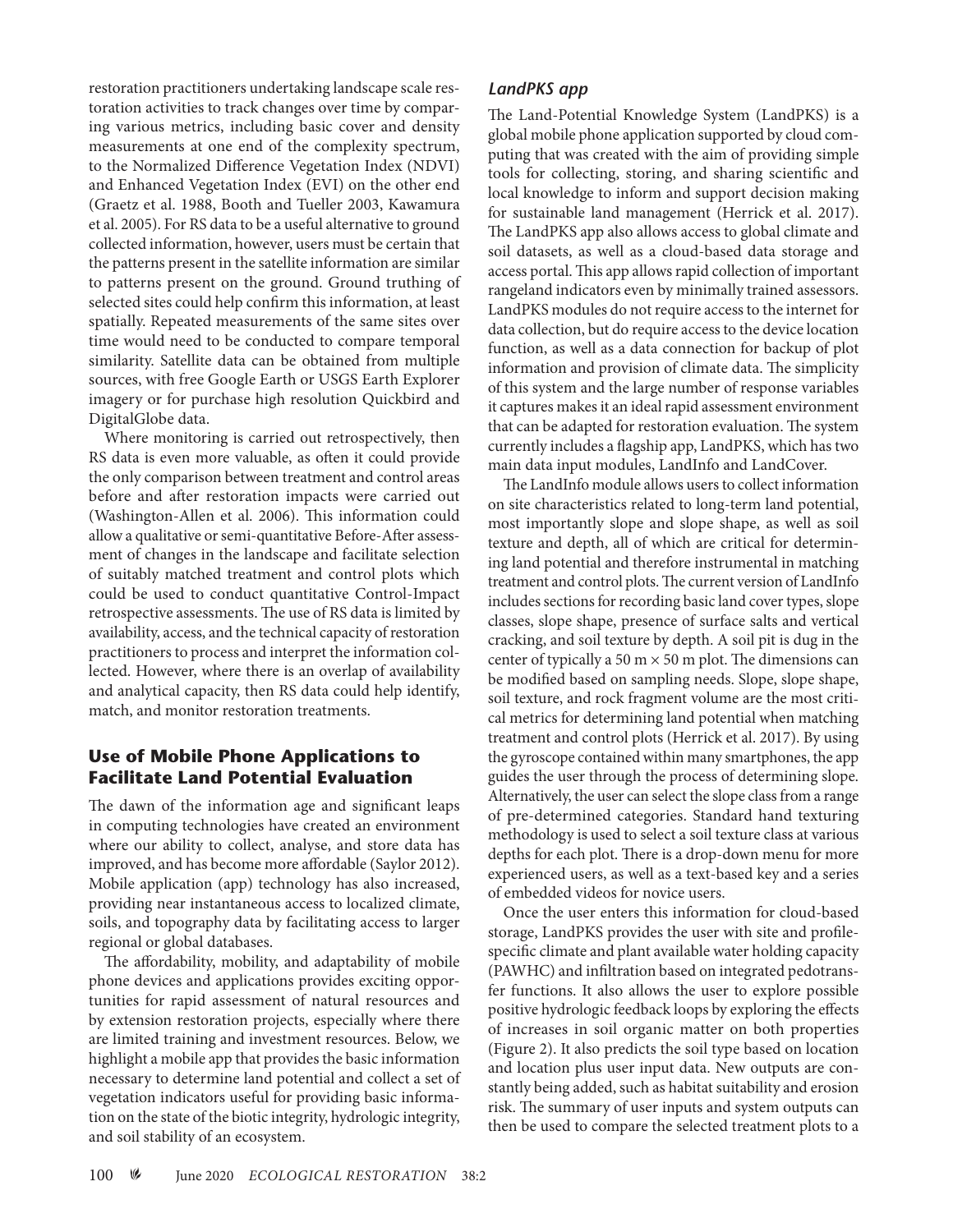

**Figure 2. Screenshots from the LandInfo Module of LandPKS Version 3.2.0, showing A). plot climate summary, and B). AWC estimates.**

suite of candidate control plots, with the closest matching plots selected for pairing and baseline data collection.

The LandCover module is based on a modified line-point intercept methodology originally designed for use in eastern African rangelands. LandCover retains the simplicity of the methods contained in the "Monitoring Rangeland Health" manual but eliminates the need for paper datasheets (Riginos and Herrick 2010). A one-meter stick is used to make all the measurements along four, 25 m transects, one in each cardinal direction radiating from

the plot center. The stick is placed five times along each transect at 5-m intervals, and intercept cover at each point recorded by selecting the appropriate icon on the app. This gives a total of 100 points at each transect, allowing a relatively straightforward calculation of percent foliar, litter, rock, and plant basal cover compared to the traditional stick method (Figure 3). In addition, estimates of plant density for up to two species of interest can be recorded, as can general observations about dominant woody and herbaceous species.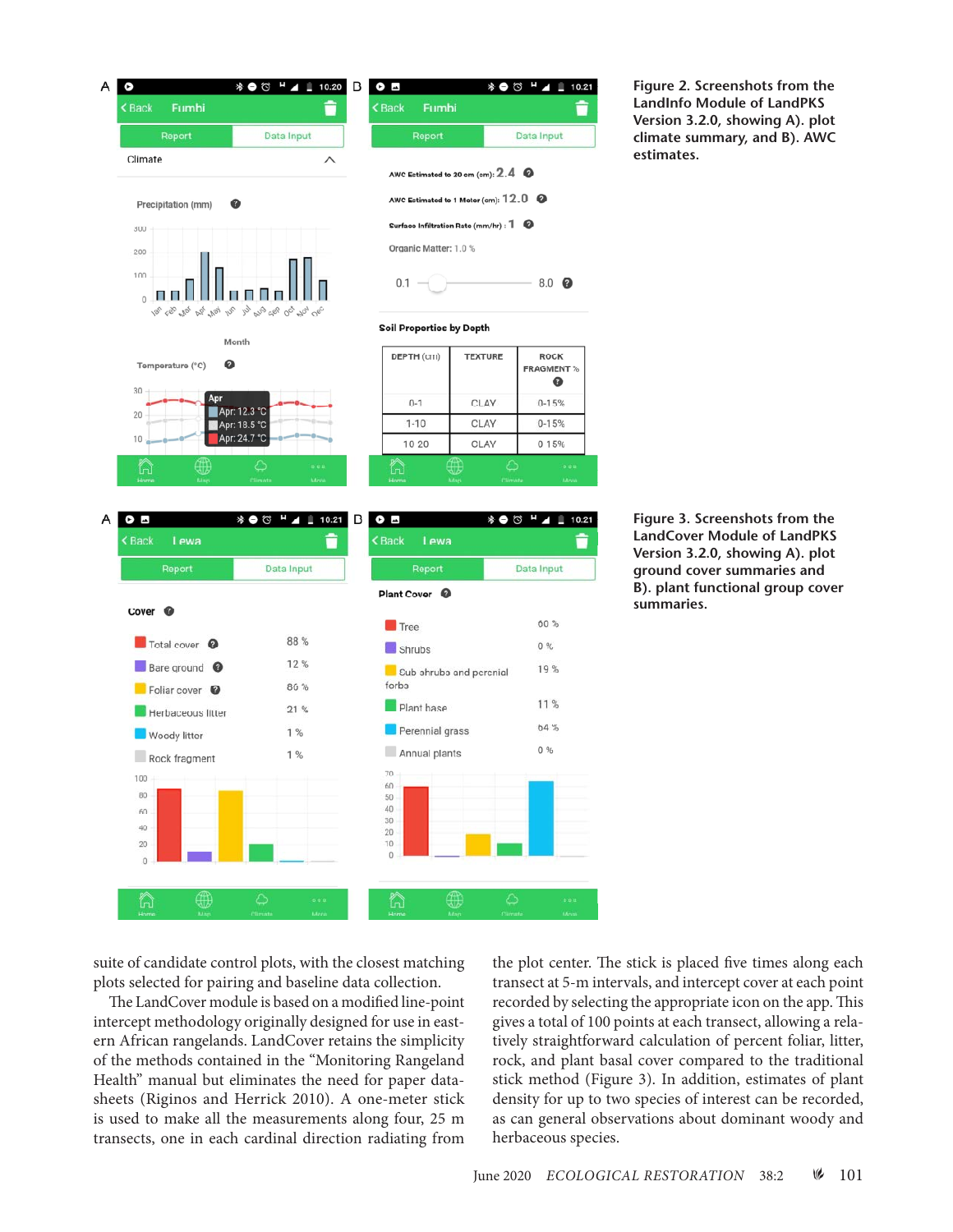**Table 1. LandInfo and LandCover attributes and their relationship to three main attributes of rangeland health for monitoring. Entire suite of suggested 17 indicators noted at the bottom and described in full by Pellant et al. 2005.**

|                    | <b>Biotic Integrity</b>                                                                                                                                                                                                                      | Soil and Site stability                              | <b>Hydrologic integrity</b>                                                                                                                                                                                                                                                   |
|--------------------|----------------------------------------------------------------------------------------------------------------------------------------------------------------------------------------------------------------------------------------------|------------------------------------------------------|-------------------------------------------------------------------------------------------------------------------------------------------------------------------------------------------------------------------------------------------------------------------------------|
| LandPKS data       | Ground cover (total, foliar, trees,<br>shrubs, subshrubs and perennial<br>forbs, perennial grasses, annual<br>plants, litter, rock), plant height,<br>canopy gap percentage, species<br>count (density) for up to 2 spe-<br>cies of interest | Bare ground cover, basal gap<br>percentage           | Litter cover, Bare ground cover,<br>basal gap percentage                                                                                                                                                                                                                      |
| Supplementary data |                                                                                                                                                                                                                                              | Soil stability test,<br>Erosion features Description | Soil stability test,<br>Erosion features Description                                                                                                                                                                                                                          |
|                    | and distribution relative to infiltration and runoff. 11. Compaction layer. 12. Functional/Structural groups. 13. Plant mortality/                                                                                                           |                                                      | 1. Rills 2. Water flow patterns. 3. Pedestals and/or terracettes. 4. Bare ground. 5. Gullies 6. Wind scoured, blowouts and/or deposi-<br>tion 7. Litter movement. 8. Soil surface resistance to erosion. 9. Soil surface loss or degradation. 10. Plant community composition |

decadence. **14**. Litter amount. **15**. Annual production. **16**. Invasive plants. **17**. Reproductive capability of perennial plants.

Finally, the app guides the user in estimating the number of times the stick falls entirely within large gaps between plant bases and (separately) between plant canopies. These indicators can be interpreted based on the users' contextual knowledge, and together with future app outputs, used to estimate restoration success relatively quickly. It also includes an option for taking and storing photographs linked to the geolocation through the LandInfo module. The LandPKS system allows collection of indicators that assess all three of the basic attributes suggested in the framework (hydrologic function, soil stability, and biotic function) and supplementary data can be added depending on the focus of the restoration project (Table 1).

The LandManagement module allows users to plan and record management actions in a calendar. The same calendar format is used for the SoilHealth module, which includes input fields for both observational indicators, such as for soil erosion and compaction, and measurements of soil organic carbon, pH, and electrical conductivity.

The use of the LandPKS app within our restoration monitoring framework is primarily intended as an easy entry point for rangeland restoration projects where limited resources are available for monitoring. However, its compatibility with data collected using existing methodologies widely used across the US makes it ideal for more rapid assessments within these more comprehensive frameworks, such as the Bureau of Land Management (BLM) Assessment, Inventory and Monitoring (AIM) program and the Natural Resources Conservation Service (NRCS) National Resources Inventory (NRI, Herrick et al. 2017). It is especially ideal for rangeland managers who require quickly measured indicators for decision-making within a constrained time scale.

Another advantage of the system is that data are permanently backed up in the cloud, in addition to being downloaded to individual computers. This ensures that the data are safe in the event of the loss of computers through theft, damage, or cyber-attacks. In addition to being available on the data portal, the user can access their data on any phone by downloading the app and linking to the Gmail account to which it was originally registered.

# **Opportunities and Limitations**

Our suggested framework is only partially prescriptive and does not deal with selection of restoration strategies. Additionally, our framework is only meant to facilitate rapid assessment and incorporation of land potential evaluation, especially on landscapes where restoration practitioners are unlikely to have the time or resources to undertake more in-depth evaluations. Finally, landscape level processes are only partially addressed within the structure of the framework and are not explicitly measured in the overall decision tree aside from when interpreting restoration results. Future identification and refinement of suitable and realistic landscape level measurements, possibly through widely available remotely sensed information, will be needed to strengthen the scaling up of the framework.

As monitoring becomes an increasing part of the practice of restoration, lessons and ideas from different practitioners will help further inform some of the decision points in this framework. Additionally, increased practitioner engagement will help to further identify helpful tools and data analysis methods that increase the probability of the collection of monitoring information and subsequent sharing of ideas and best practices. Too often highly complex and extremely rigid restoration implementation and monitoring frameworks fail to transition from theory to practice, and increased engagement with the targeted end users will undoubtedly facilitate adoption and help build the study and practice of restoration ecology.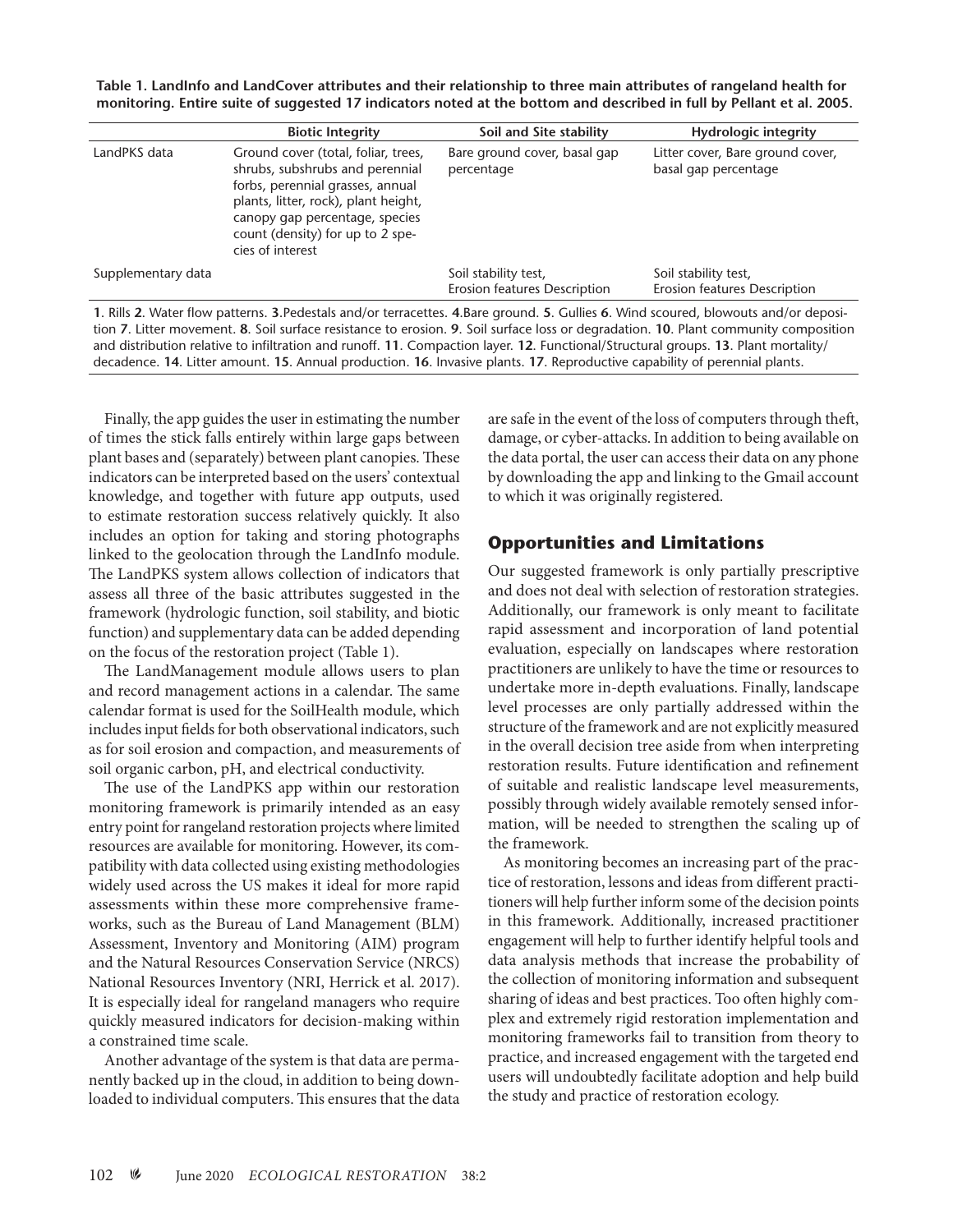#### **References**

- Aronson, J., S. Dhillion and E. Floc'h. 1995. On the need to select an ecosystem of reference, however imperfect: A reply to Pickett and Parker. *Restoration Ecology* 3:1–3.
- Block, W.M., A.B. Franklin, J.P. Ward Jr., J.L. Ganey and G.C. White. 2001. Design and implementation of monitoring studies to evaluate the success of ecological restoration on wildlife. *Restoration Ecology* 9:293–303.
- Booth, D.T. and P.T. Tueller. 2003. Rangeland monitoring using remote sensing. *Arid Land Research and Management* 17: 455–467.
- Brewer, J.S. and T. Menzel. 2009. A method for evaluating outcomes of restoration when no reference sites exist. *Restoration Ecology* 17:4–11.
- Dregne, H.E. and N.T. Chou.1992. Global desertification dimensions and costs. *Degradation and Restoration of Arid Lands* 1:73–92.
- Elzinga, C.L., D.W. Salzer and J.W. Willoughby. 1998. *Measuring & Monitoring Plant Populations*. US Department of the Interior, Bureau of Land Management.
- Folke, C., S. Carpenter, B. Walker, M. Scheffer, T. Elmqvist, L. Gunderson and C.S. Holling. 2004. Regime shifts, resilience, and biodiversity in ecosystem management. *Annual Review of Ecology, Evolution, and Systematics* 35:557–581.
- Foster, D.R., P. Schoonmaker and S.T.A. Pickett. 1990. Insights from paleoecology to community ecology. *Trends in Ecology and Evolution* 5:119–122.
- Grady, K.C. and S.C. Hart. 2006. Influences of thinning, prescribed burning, and wildfire on soil processes and properties in southwestern ponderosa pine forests: A retrospective study. *Forest Ecology and Management* 234:123–135.
- Graetz, R.D., R.P. Pech and A.W. Davis. 1988. The assessment and monitoring of sparsely vegetated rangelands using calibrated Landsat data. *International Journal of Remote Sensing* 9:1201–1222.
- Hallett, L.M., S. Diver, M.V. Eitzel, J.J. Olson, B.S. Ramage, H. Sardinas, et al. 2013. Do we practice what we preach? Goal setting for ecological restoration. *Restoration Ecology* 21:312–319.
- Harris, J.A., R.J. Hobbs, E. Higgs and J. Aronson. 2006. Ecological restoration and global climate change. *Restoration Ecology* 14:170–176.
- Heleno, R., I. Lacerda, J.A. Ramos and J. Memmott. 2010. Evaluation of restoration effectiveness: Community response to the removal of alien plants. *Ecological Applications* 20:1191–1203.
- Herrick, J.E., G.E. Schuman and A. Rango. 2006. Monitoring ecological processes for restoration projects. *Journal for Nature Conservation* 14:161–171.
- Herrick, J.E., J.W. Karl, S.E. McCord, M. Buenemann, C. Riginos, E. Courtright, et al. 2017. Two new mobile apps for rangeland inventory and monitoring by landowners and land managers. *Rangelands* 39:46–55.
- Herrick, J.E., K.C. Urama, J.W. Karl, J. Boos, M.V.V. Johnson, K.D. Shepherd, et al. 2013. The global Land-Potential Knowledge System (LandPKS): Supporting evidence-based, site-specific land use and management through cloud computing, mobile applications, and crowdsourcing. *Journal of Soil and Water Conservation* 68:5A–12A.
- Herrick, J.E., V.C. Lessard, K.E. Spaeth, P.L. Shaver, R.S. Dayton, D.A. Pyke, et al. 2010. National ecosystem assessments supported by scientific and local knowledge. *Frontiers in Ecology and the Environment* 8:403–408.
- Hilderbrand, R.H., A.C. Watts and A.M. Randle. 2005. The myths of restoration ecology. *Ecology and Society* 10:19.
- Hobbs, R.J. and L.J. Kristjanson. 2003. Triage: How do we prioritize health care for landscapes? *Ecological Management and Restoration* 4:S39–S45.
- Horn, R., H. Domżżał, A. Słowińska-Jurkiewicz and C. Van Ouwerkerk. 1995. Soil compaction processes and their effects on the structure of arable soils and the environment. *Soil and Tillage Research* 35:23–36.
- IPBES. 2018. Summary for policymakers of the assessment report on land degradation and restoration of the Intergovernmental Science-Policy Platform on Biodiversity and Ecosystem Services.
- James, J.J., R.L. Sheley, T. Erickson, K.S. Rollins, M.H. Taylor and K.W. Dixon. 2013. A systems approach to restoring degraded drylands. *Journal of Applied Ecology* 50:730–739.
- Kawamura, K., T. Akiyama, H.O. Yokota, M. Tsutsumi, T. Yasuda, O. Watanabe and S. Wang. 2005. Comparing MODIS vegetation indices with AVHRR NDVI for monitoring the forage quantity and quality in Inner Mongolia grassland, China. *Grassland Science* 51:33–40.
- King, E.G. and R.J. Hobbs. 2006. Identifying linkages among conceptual models of ecosystem degradation and restoration: Towards an integrative framework. *Restoration Ecology* 14:369–378.
- Kinyua, D., L.E. McGeoch, N. Georgiadis and T.P. Young. 2010. Short-term and long-term effects of soil ripping, seeding, and fertilization on the restoration of a tropical rangeland. *Restoration Ecology* 18:226–233.
- Lake, P.S. 2001. On the maturing of restoration: Linking ecological research and restoration. *Ecological Management and Restoration* 2:110–115.
- Legendre, P., 1993. Spatial autocorrelation: Trouble or new paradigm? *Ecology.* 74:1659–1673.
- Leonard, S.W., A.F. Bennett and M.F. Clarke. 2014. Determinants of the occurrence of unburnt forest patches: Potential biotic refuges within a large, intense wildfire in south-eastern Australia. *Forest Ecology and Management* 314:85–93.
- Osenberg, C.W., B.M. Bolker, J.S.S. White, C.M. St. Mary and J.S. Shima. 2006. Statistical issues and study design in ecological restorations: Lessons learned from marine reserves in *Foundations of Restoration Ecology* vol. 280. Washington, DC: Island Press.
- Pellant, M., P. Shaver, D.A. Pyke and J.E. Herrick. 2005. Interpreting indicators of rangeland health, version 4. Technical Reference 1734–6. US Department of the Interior, Bureau of Land Management, National Science and Technology Center, Denver, CO. BLM/WO/ST–00/001+ 1734/REV05.
- Porensky, L.M. and K.E. Veblen. 2015. Generation of ecosystem hotspots using short-term cattle corrals in an African savanna. *Rangeland Ecology and Management* 68:131–141.
- Riginos, C. and J.E. Herrick. 2010. Monitoring Rangeland Health: A Guide for Pastoralist Communities and Other Land Managers in Eastern Africa. ELMT–USAID/East Africa.
- Ruiz‐Jaen, M.C. and T.M. Aide. 2005. Restoration success: How is it being measured? *Restoration ecology* 13:569–577.
- Saylor, M.J. 2013. *The mobile wave: How mobile intelligence will change everything*. Vanguard Press.
- SER. 2004. Society for ecological restoration international's primer of ecological restoration (available from www.ser.org/ resources/resources-detail-view/ser-internationalprimer-onecological-restoration)
- Sibanda, P., A. Sebata, E. Mufandaedza and M. Mawanza. 2016. Effect of short–duration overnight cattle kraaling on grass production in a southern African savanna. African *Journal of Range and Forage Science* 33:217–223.